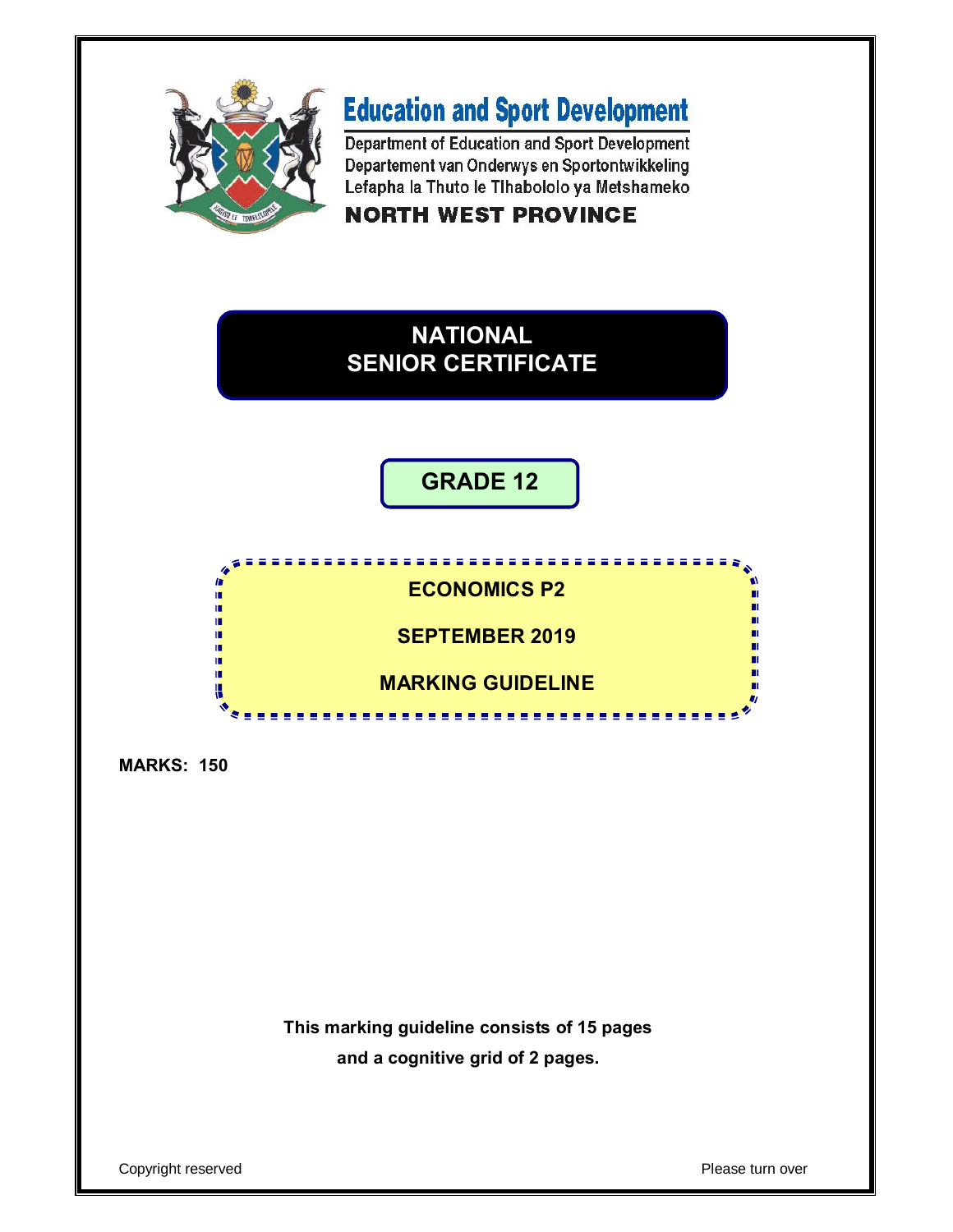## NSC – Marking Guideline

#### **SECTION A (COMPULSORY)**

#### **QUESTION 1**

#### 1.1 **MULTIPLE-CHOICE QUESTIONS**

- 1.1.1 B less than the average  $\sqrt{V}$
- 1.1.2 D differentiated  $\checkmark\checkmark$
- 1.1.3 C public sector projects  $\checkmark\checkmark$
- 1.1.4 A decrease  $\checkmark\checkmark$
- 1.1.5 B economic growth  $\checkmark$
- 1.1.6 C creating an awareness of the benefits of the variuous holiday destinations  $\checkmark\checkmark$
- 1.1.7 A tobacco smoke  $\checkmark\checkmark$
- 1.1.8 D non-renewable  $\checkmark$  (8 x 2)

(16)

#### 1.2 **MATCHING ITEMS**

- 1.2.1  $I \n\checkmark$  all businesses that supply the same product in the market
- 1.2.2  $E \nleq$  additional benefit that a consumer gets from consuming one more unit of a good or service
- 1.2.3  $A \vee$  benefits that a third party enjoys resulting from a transaction in which they are not involved
- 1.2.4  $H \vee$  low growth, high unemployment and high inflation rates occur simaltaneously
- 1.2.5  $G \nightharpoonup$  ratio between the prices of exports of a country and the prices of imports
- 1.2.6  $B \nightharpoonup$  any visitor travelling from another country for more than one night but fewer than twelve months
- 1.2.7  $C \vee$  the number of organism found within a specific geographical region
- 1.2.8  $F \nightharpoonup$  substances introduced into the environment that have undesired effect (8 x 1) (8)

#### 1.3 **GIVE TERM**

- 1.3.1 short term  $\checkmark$
- 1.3.2 patent  $\checkmark$
- 1.3.3 demerit  $\checkmark$
- 1.3.4 hyper inflation  $\checkmark$
- 1.3.5 cultural  $\checkmark$
- 1.3.6 marketable permits  $(6 \times 1)$  (6)

#### **TOTAL SECTION A: 30**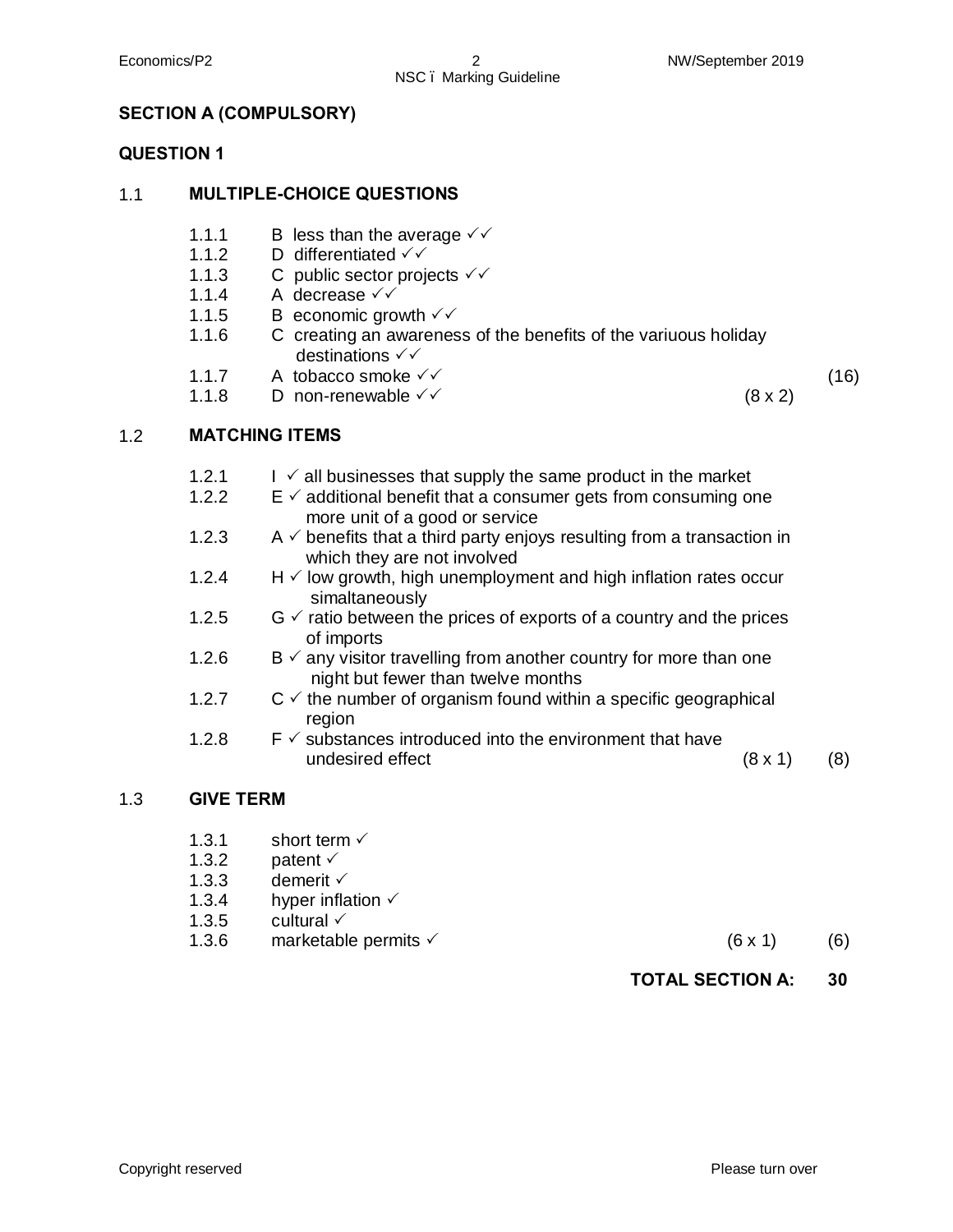#### **SECTION B**

Answer any TWO of the three questions from this section in the ANSWER BOOK.

### **QUESTION 2 : MICROECONOMICS**

#### 2.1 **Answer the following questions:**

|     | 2.1.1  | Name any TWO examples of fixed costs.<br>Rent $\checkmark$<br>Depreciation $\checkmark$<br>Insurance √<br>$\bullet$<br>(Accept any other correct relevant response)<br>$(2 \times 1)$                                                                                                                                                                    | (2) |
|-----|--------|----------------------------------------------------------------------------------------------------------------------------------------------------------------------------------------------------------------------------------------------------------------------------------------------------------------------------------------------------------|-----|
|     | 2.1.2. | How will an inelastic demand curve of a monopoly affect the<br>price and quantity?<br>A change in price will cause a smaller percentage change in<br>quantity demanded $\checkmark$<br>The quantity demanded is not sensitive to price<br>changes. $\checkmark\checkmark$<br>(Accept any other correct relevant response)<br>(1 x 2)                     | (2) |
| 2.2 |        | <b>DATA RESPONSE</b>                                                                                                                                                                                                                                                                                                                                     |     |
|     | 2.2.1  | Identify the market price in the graph above.<br>$40 \checkmark$                                                                                                                                                                                                                                                                                         | (1) |
|     | 2.2.2. | At what point does MC intersect AC?<br>b✓                                                                                                                                                                                                                                                                                                                | (1) |
|     | 2.2.3  | Briefly describe the term break-even point.<br>A point where the business is making normal profit. $\checkmark\checkmark$<br>(Accept any other correct relevant response)                                                                                                                                                                                | (2) |
|     | 2.2.4  | What happens at point d?<br>Point <b>d</b> is known as the close-down or shut-down point. $\checkmark\checkmark$<br>$\bullet$<br>MC intersects AVC at its lowest point. √√<br>$\bullet$<br>This is where the supply curve (MC) begins $\checkmark\checkmark$<br>The market price is so low that the business is only able to pay<br>its variable cost √√ | (2) |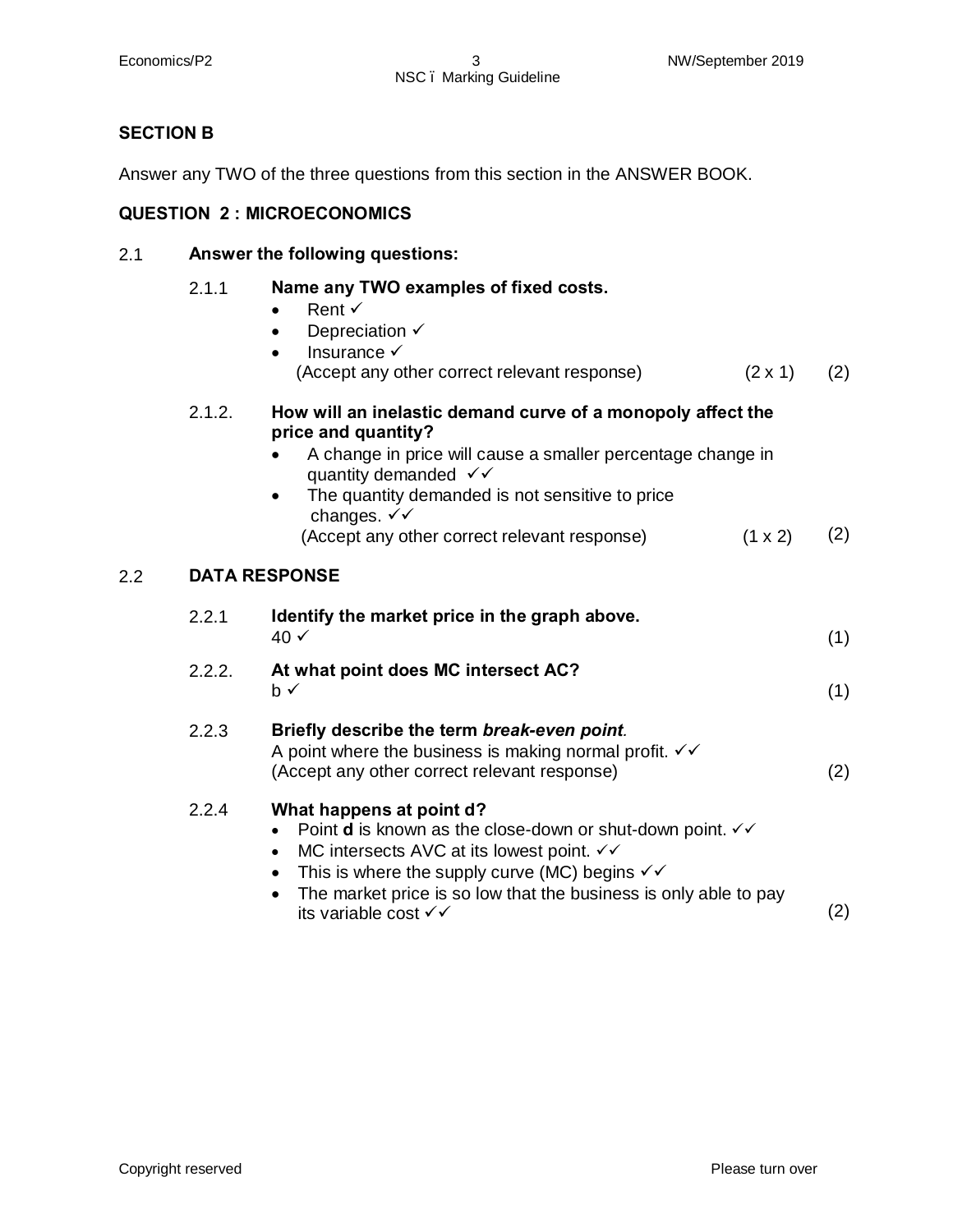2.3 **DATA RESPONSE**

|     | 2.2.5. | Explain what would happen if the market price increases to<br><b>R50</b>                                                                                                                                                                                                                                                                                                                             |     |
|-----|--------|------------------------------------------------------------------------------------------------------------------------------------------------------------------------------------------------------------------------------------------------------------------------------------------------------------------------------------------------------------------------------------------------------|-----|
|     |        | If the market price is increased to R50, the MC curve intersects<br>the AC curve at point a. $\checkmark\checkmark$<br>Point a lies above the AC curve. This implies that if the market<br>$\bullet$<br>price is above the AC curve, the business will increase its level<br>of production quantities to 400. $\checkmark\checkmark$<br>Due to the increase in the level of output the business will |     |
|     |        | realise an economic profit at a market price of R50 $\checkmark\checkmark$<br>(Accept any other correct relevant response)<br>$(2 \times 2)$                                                                                                                                                                                                                                                         | (4) |
| 2.3 |        | <b>DATA RESPONSE</b>                                                                                                                                                                                                                                                                                                                                                                                 |     |
|     | 2.3.1  | Which department is implementing minimum wage?<br>Department of labour $\checkmark$                                                                                                                                                                                                                                                                                                                  | (1) |
|     | 2.3.2. | When did the national minimum wage come into effect?<br>1 January 2019 V                                                                                                                                                                                                                                                                                                                             | (1) |
|     | 2.3.3  | Briefly describe the term minimum wage.<br>The lowest wage permitted by government to be paid in all<br>industries $\checkmark\checkmark$<br>(Accept any other correct relevant response)                                                                                                                                                                                                            | (2) |
|     | 2.3.4. | How would workers benefit from minimum wages?<br>They share in the redistribution of income. $\checkmark\checkmark$<br>They can afford more goods and services. $\checkmark\checkmark$<br>They improve their standard of living. $\checkmark\checkmark$<br>Have more bargaining power $\checkmark\checkmark$<br>(Accept any other correct relevant response)                                         | (2) |
|     | 2.3.5  | How successful has the government been in redistributing<br>wealth?                                                                                                                                                                                                                                                                                                                                  |     |
|     |        | The government has been successful intervening in markets by<br>redistributing wealth by:<br>Using traditional methods to redistribute income and wealth<br>through the use of progressive tax by taxing the rich more than<br>the poor. $\checkmark\checkmark$<br>• Using the law to enforce redistribution, focusing on BEE.                                                                       |     |

· Using the law to enforce redistribution, focusing on BEE, affirmative action, land redistribution and property subsidies. $\checkmark\checkmark$ (Accept any other correct relevant response) (2 x 2) (4)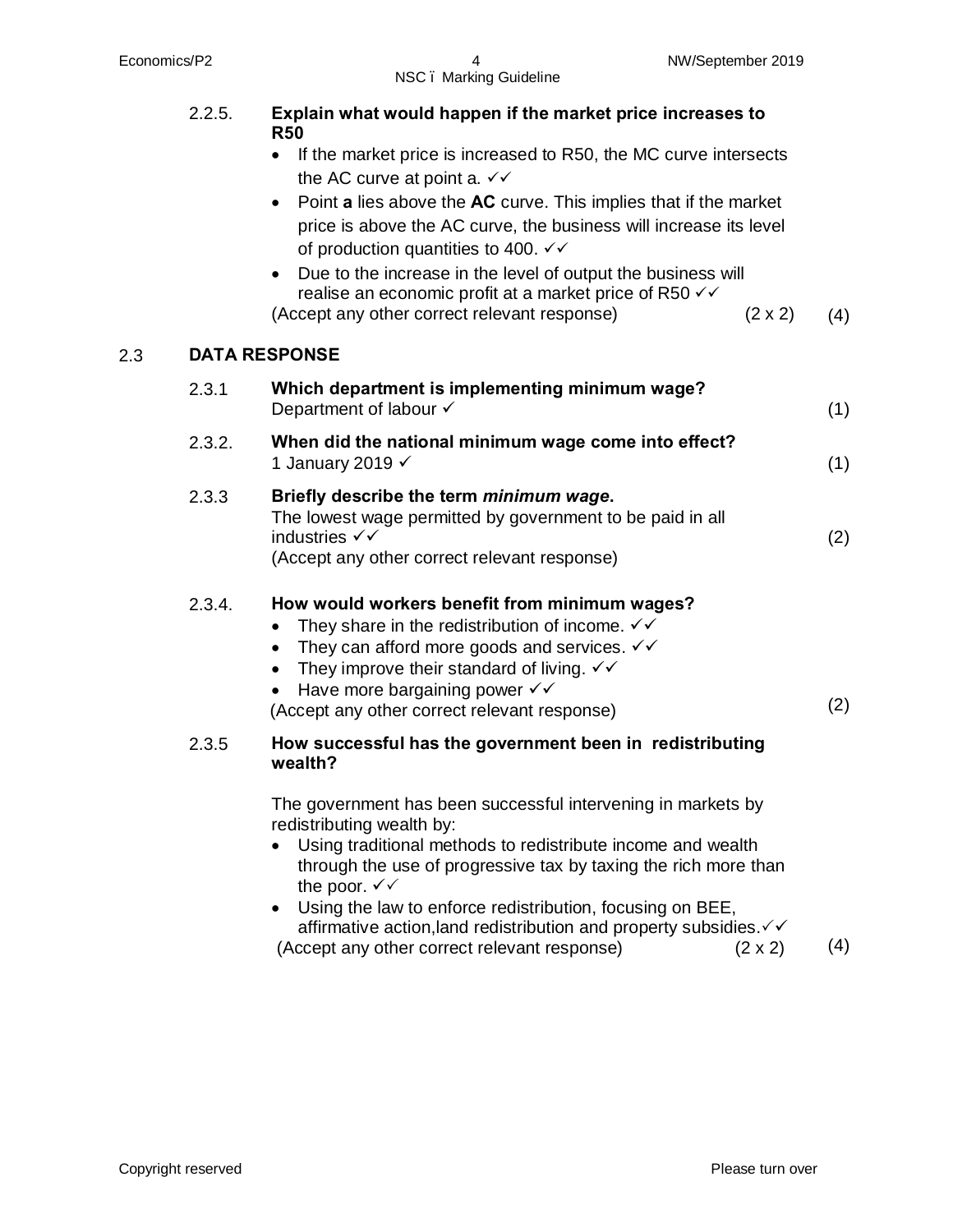#### Economics/P2 5 NW/September 2019 NSC – Marking Guideline

#### 2.4 **Distinguish between** *natural* **and** *artificial* **monopolies Natural monopoly**

- High development costs prevent others from entering the market.  $\checkmark\checkmark$
- The government supplies the product.  $\checkmark\checkmark$
- · E.g. Electricity in South Africa is provided by the government enterprise, Eskom  $\checkmark\checkmark$
- It cost billions of rands to build and maintain power stations and therefore there are no other suppliers.  $\checkmark\checkmark$  (Max 4)

#### **Artificial monopoly**

- Barriers to enter are not economic in nature.  $\checkmark\checkmark$
- An example of a barrier is a patent.  $\checkmark\checkmark$
- A patent is a legal and exclusive right to manufacture a product.  $\checkmark\checkmark$
- E.g. Denel Land System manufacturers Casspirs  $\checkmark$

(Accept any other correct relevant response) (Max 4)

(8)

(Allocate a maximum of 2 marks for mere listing of facts/examples)

#### 2.5 **BriHow can the anti-competitive policy benefit entrepreneurial activities?**

The anti-competitive policy will benefit entrepreneurial activities by:

- Promoting economic transformation of the economy by ensuring that there is no restriction on entry into any industry. $\checkmark\checkmark$
- · Curbing economic power of big businesses in South Africa in order to achieve a more equitable distribution of income and wealth. $\checkmark$
- · Helping South African businesses to become more competitive/lower prices.  $\checkmark\checkmark$
- · Ensuring that the South African competition law is in line with international standards.  $\checkmark\checkmark$
- Preventing monopolies and other powerful businesses from abusing their power.  $\checkmark\checkmark$
- · Preventing firms from using restrictive practices like price fixing, dividing markets.  $\checkmark\checkmark$
- Regulating transfer of ownership in keeping with public interest. $\checkmark\checkmark$
- · Giving all South Africans get an opportunity to participate fairly in the net economy.√√
- · Providing markets in which consumers have access to freely select quantity and variety. $\checkmark\checkmark$
- providing an environment to compete effectively in internal markets. $\checkmark\checkmark$ (Accept any other correct relevant response) (4 x 2)

(8)

**[40]**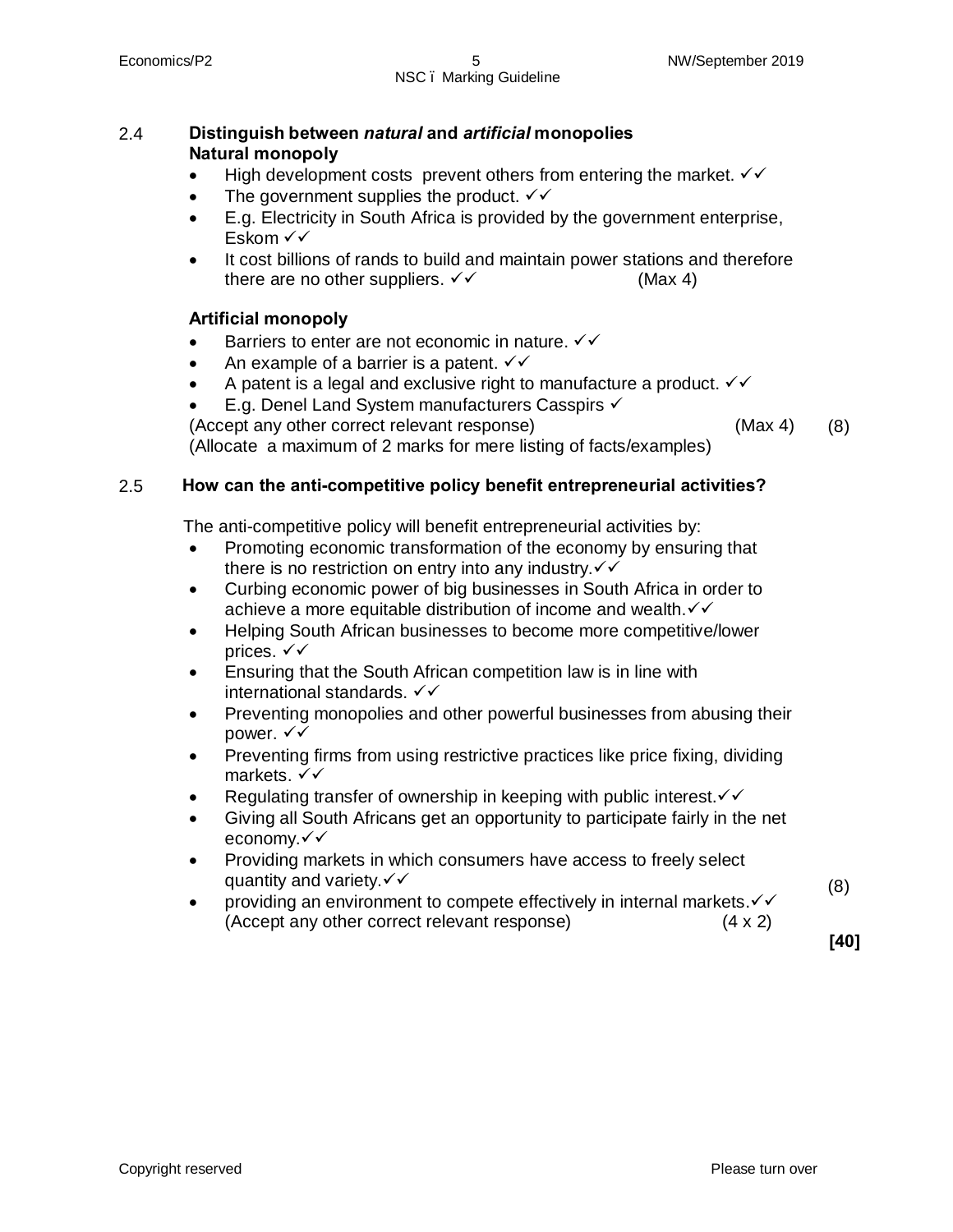3.2 **DATA RESPONSE**

#### **QUESTION 3 : CONTEMPORARY ECOMOMIC ISSUES**

### **3.1 Answer the following questions:**

|     | 3.1.1  | Name any TWO ways to preserve the environment.<br>Have an ecological system in place $\checkmark$<br>Declare as heritage site $\checkmark$<br>$\bullet$<br>Protect indeginous forests √<br>Protect wetlands √<br>Take care of river mouth systems $\checkmark$<br>$\bullet$<br>(Accept any other correct relevant response)<br>$(2 \times 1)$                                                                   | (2) |
|-----|--------|-----------------------------------------------------------------------------------------------------------------------------------------------------------------------------------------------------------------------------------------------------------------------------------------------------------------------------------------------------------------------------------------------------------------|-----|
|     | 3.1.2. | How does the depreciation of the rand affect tourists from<br><b>England visiting South Africa?</b><br>More tourists from England will visit South Africa because they get<br>more value of their pound when the rand depreciates. $\checkmark\checkmark$<br>(Accept any other correct relevant response)<br>$(1 \times 2)$                                                                                     | (2) |
| 3.2 |        | <b>DATA RESPONSE</b>                                                                                                                                                                                                                                                                                                                                                                                            |     |
|     | 3.2.1  | Which World Heritage Site can be found in the North West?<br>Cradle of Human Kind √<br>$\bullet$<br>• Taung $\checkmark$                                                                                                                                                                                                                                                                                        |     |
|     |        | Vredefort Dome √                                                                                                                                                                                                                                                                                                                                                                                                | (1) |
|     | 3.2.2. | In what sector does tourism operate?<br>Tertiary Sector √                                                                                                                                                                                                                                                                                                                                                       | (1) |
|     | 3.2.3  | Briefly describe the term tourism.<br>Activities of people travelling to and staying in places outside of<br>their usual enviroment for no more than one year. VV<br>(Accept any other correct relevant response)                                                                                                                                                                                               | (2) |
|     | 3.2.4. | What could rural people do to attract tourists to their area?<br>Build cultural villages. √√<br>$\bullet$<br>Advertise their traditional food and clothes. √√<br>Apply indigenous knowledge system to attract tourists √√<br>(Accept any other correct relevant response)<br>(Any 1 x 2)                                                                                                                        | (2) |
|     | 3.2.5  | How could tourism benefit households?<br>Earning an income directly from the tourism industry. $\checkmark\checkmark$<br>Improved infrastructure for tourists, which could also be used<br>$\bullet$<br>by the local people. $\checkmark\checkmark$<br>Provide skills: tourism requires a variety of skills, for which<br>education and training are needed. √√<br>(Accept any other correct relevant response) |     |

(Allocate a maximum of 2 marks for mere listing of facts/examples)<br>(2 x 2) (4)

 $(2 \times 2)$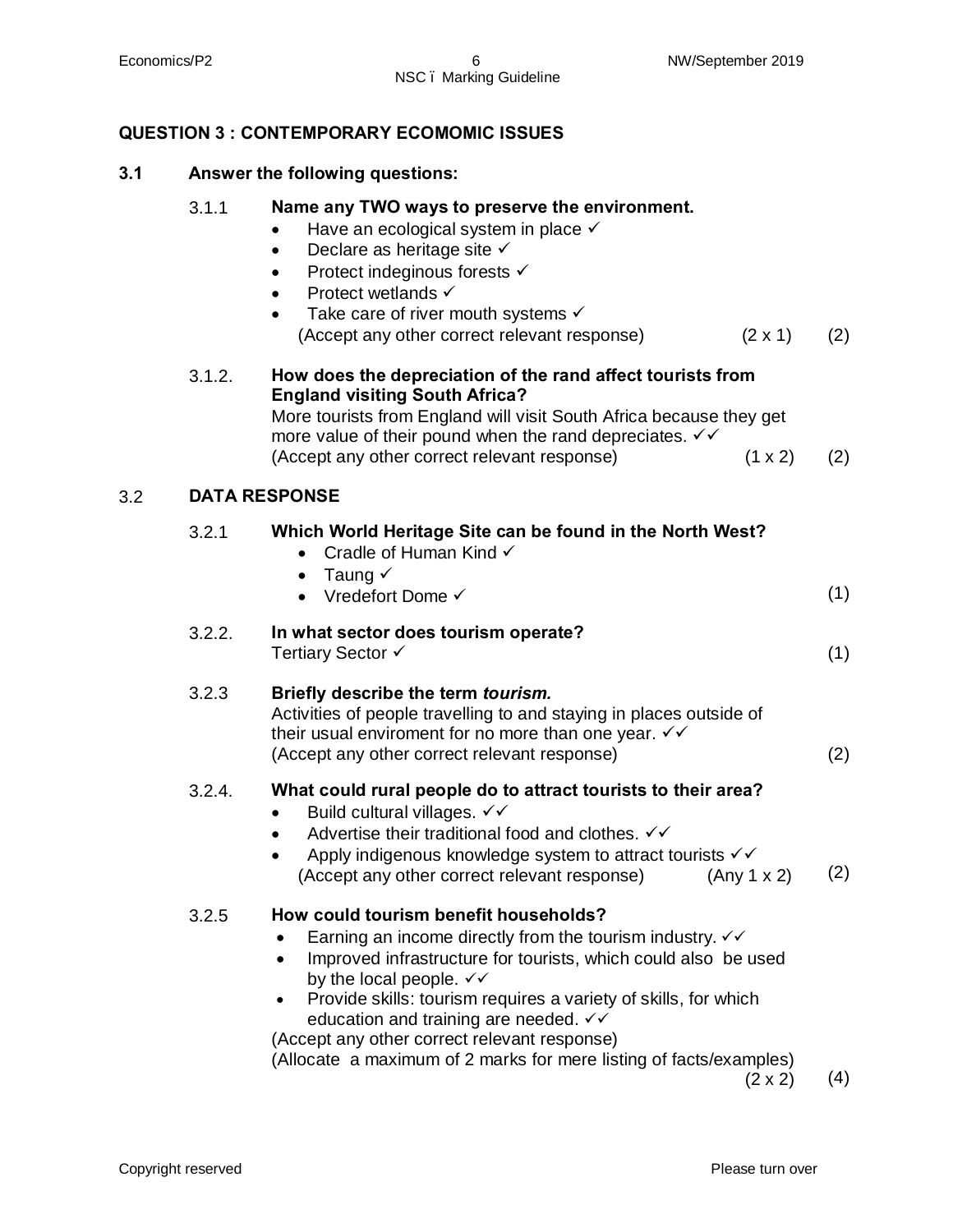NSC – Marking Guideline

#### 3.3 **DATA RESPONSE**

| (1)<br>(Any 1 x 1)                                                  |
|---------------------------------------------------------------------|
| (1)<br>(Any 1 x 1)                                                  |
| (2)                                                                 |
| (2)                                                                 |
| How relevant is environmental sustainability to the economy?<br>(4) |
| United Nations Framework Convention on Climate Change√              |

#### 3.4 **Differentiate between** *consumer price index* **and** *production price index***.**

| <b>Consumer price index</b>                                              | <b>Production price index</b>                         |
|--------------------------------------------------------------------------|-------------------------------------------------------|
| Pertains to cost of living $\checkmark\checkmark$                        | Pertains to cost of production $\checkmark\checkmark$ |
| Basket consists of consumer<br>goods and services $\checkmark\checkmark$ | Basket consists of goods only $\checkmark\checkmark$  |
| Capital and intermediate goods<br>are excluded $\checkmark$              | Capital and intermediate goods<br>are included √√     |
| Prices include VAT √√                                                    | Prices exclude VAT                                    |
| Interest rates are taken into<br>account $\checkmark\checkmark$          | Interest rates are excluded √√                        |
| Prices of imported goods are<br>not shown explicitly √√                  | Prices of imported goods are<br>shown explicitly √√   |

 $(4 \times 2)$  (8)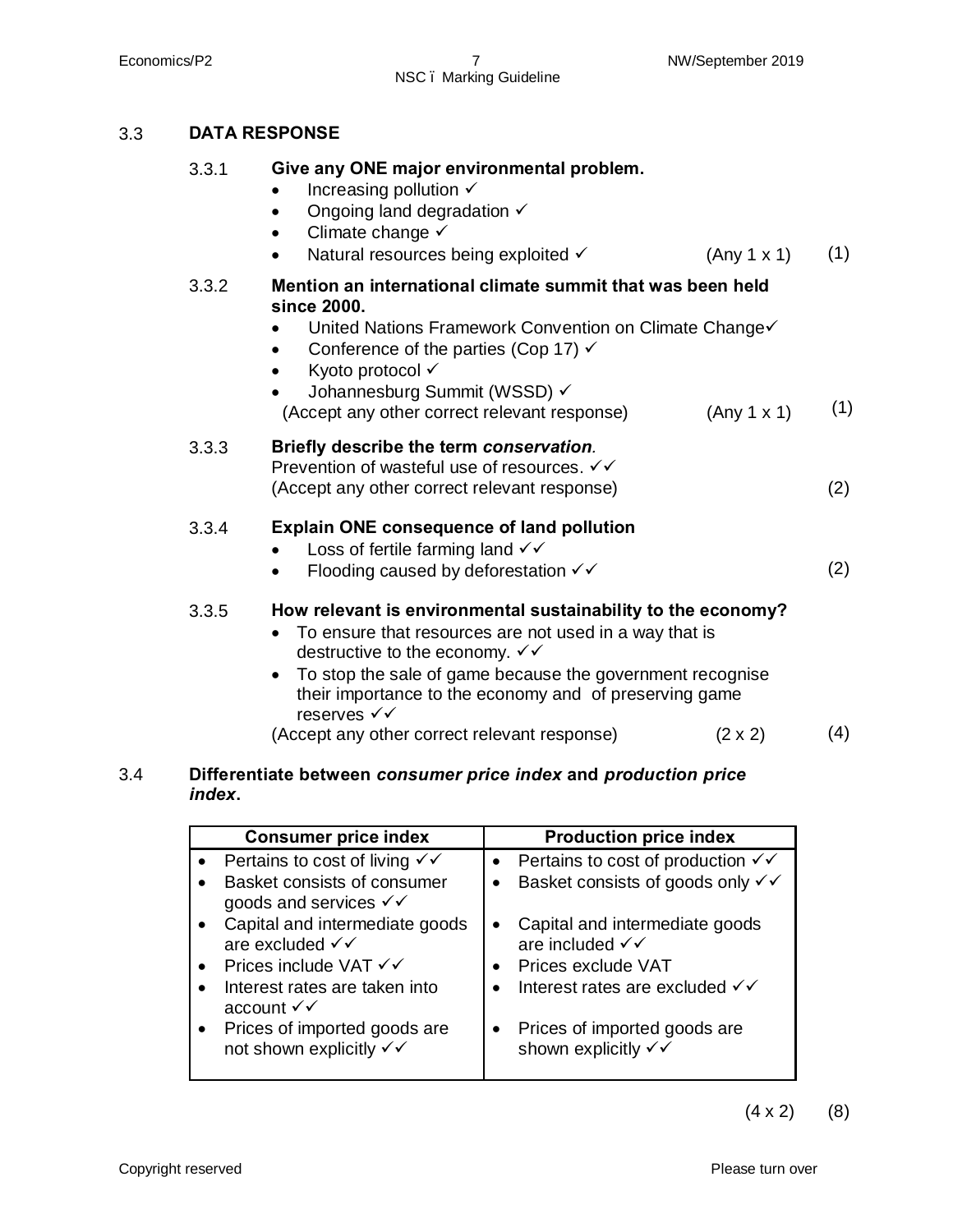#### 3.5 **How can the business sector promote tourism in South Africa more successfully?**

The business sector could promote tourism in South Africa more successfully by:

- · Using the economic and basic services infrastructure being provided by the public sector in the development of tourist attractions  $\checkmark\checkmark$
- Providing superstructure, which consists of businesses that provide accommodation, transport, built attractions, retailing and recreation services.  $\checkmark\checkmark$
- · Peveloping tourist destinations where super profits could be generated ¸¸
- · Providing employment opportunities in entertainment, laundry and transportation much needed by tourists enjoying their holidays  $\checkmark$
- · Participating in advertising campaigns to promote South Africa as holiday destination  $\checkmark\checkmark$

(Accept any other correct relevant response)

(Allocate a maximum of 2 marks for mere listing of facts/examples) (4 x 2) (8)

**[40]**

#### **QUESTION 4: MICROECONOMICS AND CONTEMPORARY ECONOMIC ISSUES**

#### 4.1 **Answer the following questions.**

#### 4.1.1 **Name any TWO forms of transport infrastructure**.

- Roads.  $\checkmark$
- Air.  $\checkmark$
- Railway lines.  $\checkmark$
- Ports.  $\checkmark$
- Car parks.  $\checkmark$ (Accept any other correct relevant response)  $(2 \times 1)$  (2)

#### 4.1.2 **How can a lack of information cause an entrepreneur to make the wrong decisions?**

When an entrepreneur is unaware of all costs involved, he or she can start a business that is not profitable and will soon be bankrupt.  $\checkmark\checkmark$ (Accept any other correct relevant response) (1 x 2) (2)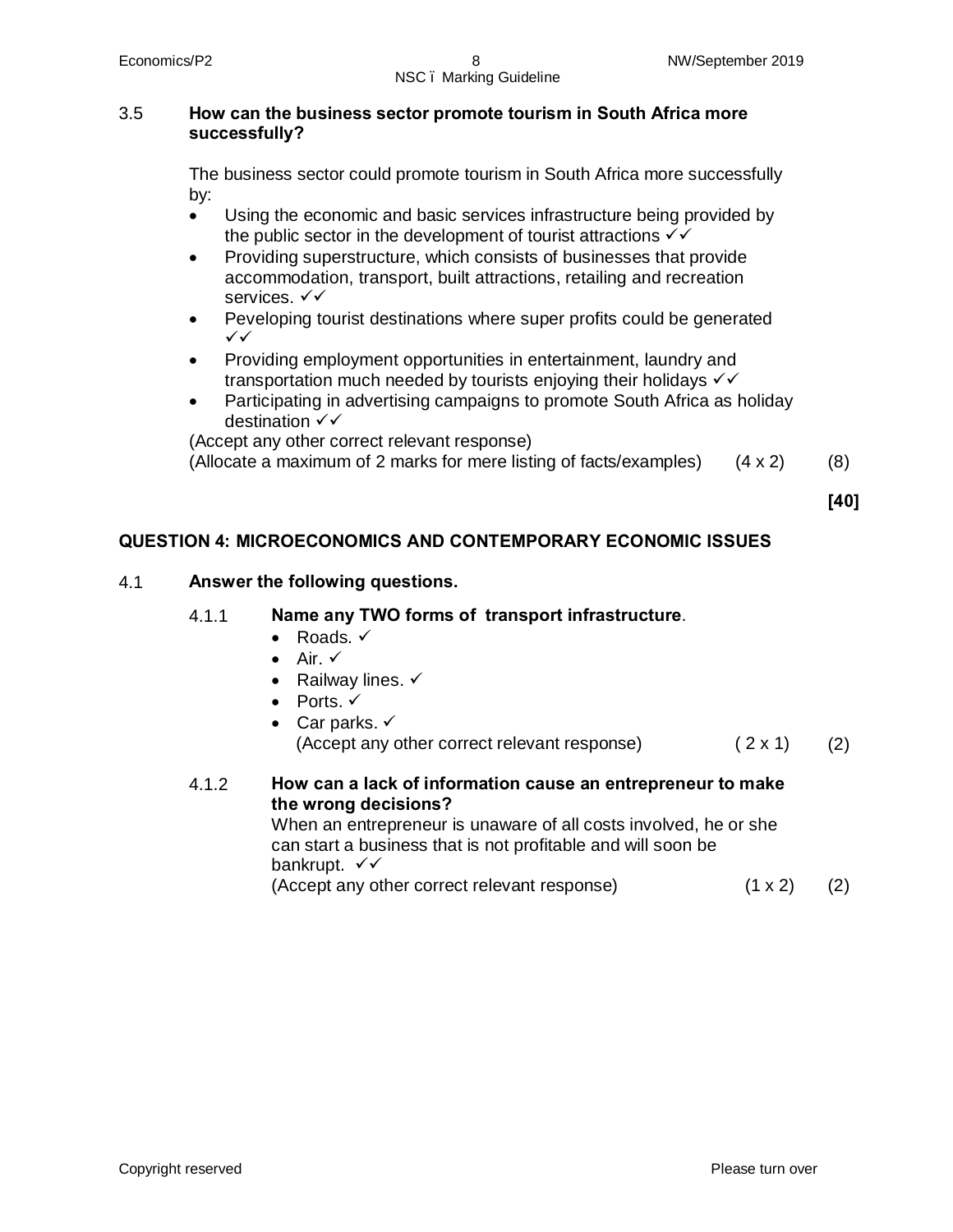4.3 **DATA RESPONSE**

NSC – Marking Guideline

| 4.2 | <b>DATA RESPONSE</b> |
|-----|----------------------|
|     |                      |

|     | 4.2.1 | Why is ESKOM regarded as a price maker?<br>It is a monopoly √                                                                                                                                                                                                                                                                                                                                                                                                                      | (1) |
|-----|-------|------------------------------------------------------------------------------------------------------------------------------------------------------------------------------------------------------------------------------------------------------------------------------------------------------------------------------------------------------------------------------------------------------------------------------------------------------------------------------------|-----|
|     | 4.2.2 | Who is the regulator of energy in South Africa?<br>Nersa $\checkmark$                                                                                                                                                                                                                                                                                                                                                                                                              | (1) |
|     | 4.2.3 | Briefly describe the term imperfect market.<br>Occurs if any one of the conditions of perfect competition is not met<br>$\checkmark$<br>(Accept any other correct relevant response)                                                                                                                                                                                                                                                                                               | (2) |
|     | 4.2.4 | Briefly discuss the nature of the product offered by Eskom.<br>They offer a unique product $\checkmark$<br>There are no close substitute $\checkmark$<br>$\bullet$                                                                                                                                                                                                                                                                                                                 | (2) |
|     | 4.2.5 | Why in contrast to a typical monopoly, does ESKOM not<br>realise a profit over a long run?<br>Eskom as government monopoly has experienced major<br>losses due to state capture, corrupt officials and improper<br>deals affecting their profits seriously $\checkmark\checkmark$<br>Government's financial help contributioted in a large extent<br>$\bullet$<br>to the survival of this parastatal $\checkmark$<br>(Accept any other correct relevant response<br>$(2 \times 2)$ | (4) |
| 4.3 |       | <b>DATA RESPONSE</b>                                                                                                                                                                                                                                                                                                                                                                                                                                                               |     |
|     | 4.3.1 | Give a reason why so many people from Africa and Middle<br>East tour South Africa.<br>Business √<br>$\bullet$<br>Shopping for goods $\checkmark$<br>$\bullet$<br>Visiting friends and relatives √<br>Medical care $\checkmark$<br>Pleasure √<br>$\bullet$                                                                                                                                                                                                                          | (1) |
|     | 4.3.2 | What factor still inhibits foreign tourism?<br>Impact of crime. $\checkmark$<br>Corruption $\checkmark$<br>Concern about safety and security $\checkmark$<br>Poor infrastructure in rural areas √                                                                                                                                                                                                                                                                                  | (1) |
|     | 4.3.3 | Briefly describe the term inbound tourist<br>A tourist from other countries visiting South Africa √√<br>(Accept any other correct relevant response)                                                                                                                                                                                                                                                                                                                               | (2) |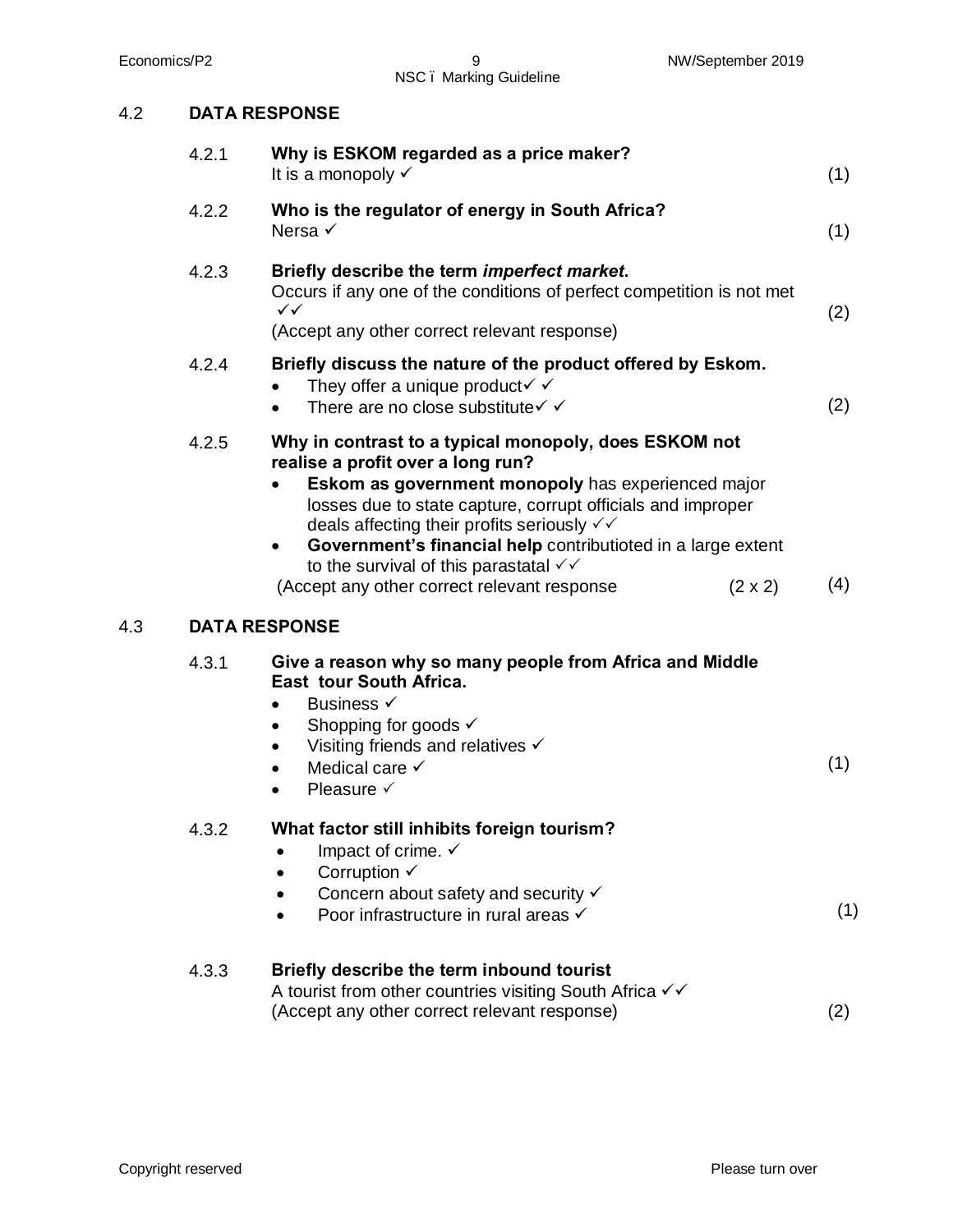#### 4.3.4 **Calculate the percentage of visitors from Europe visiting South Africa.**

1 275 679 X 100 8 339 354 1

 $15,29\%$  or  $15,3\% \checkmark$   $\checkmark$  (2)

#### 4.3.5 **What can the communities do to prevent the large impact of tourism on the environment?**

The communities can:

- Recognise the value of the environment to their sustainable development in future and join groups that are involved with upgrading the environment  $\checkmark\checkmark$
- · Protect their environment resources through nature conservation strategies  $\checkmark\checkmark$
- Develop marketing strategies to promote ecotourism.  $\checkmark\checkmark$
- · Participate in local initiatives to make sure that stakeholders benefit.  $\checkmark\checkmark$
- (Accept any other correct relevant response)  $(2 \times 2)$  (4)
- 4.4 **Discuss price formation of an individual firm under perfect competition with the use of a well–labled graph.**



- · The individual business is a price-taker in a perfectly competitive market.  $\checkmark\checkmark$
- The individual business sells its product at the market price  $P_1$  that is determined through the interaction of demand and supply.  $\checkmark\checkmark$
- The individual business has a horizontal demand curve.  $\checkmark\checkmark$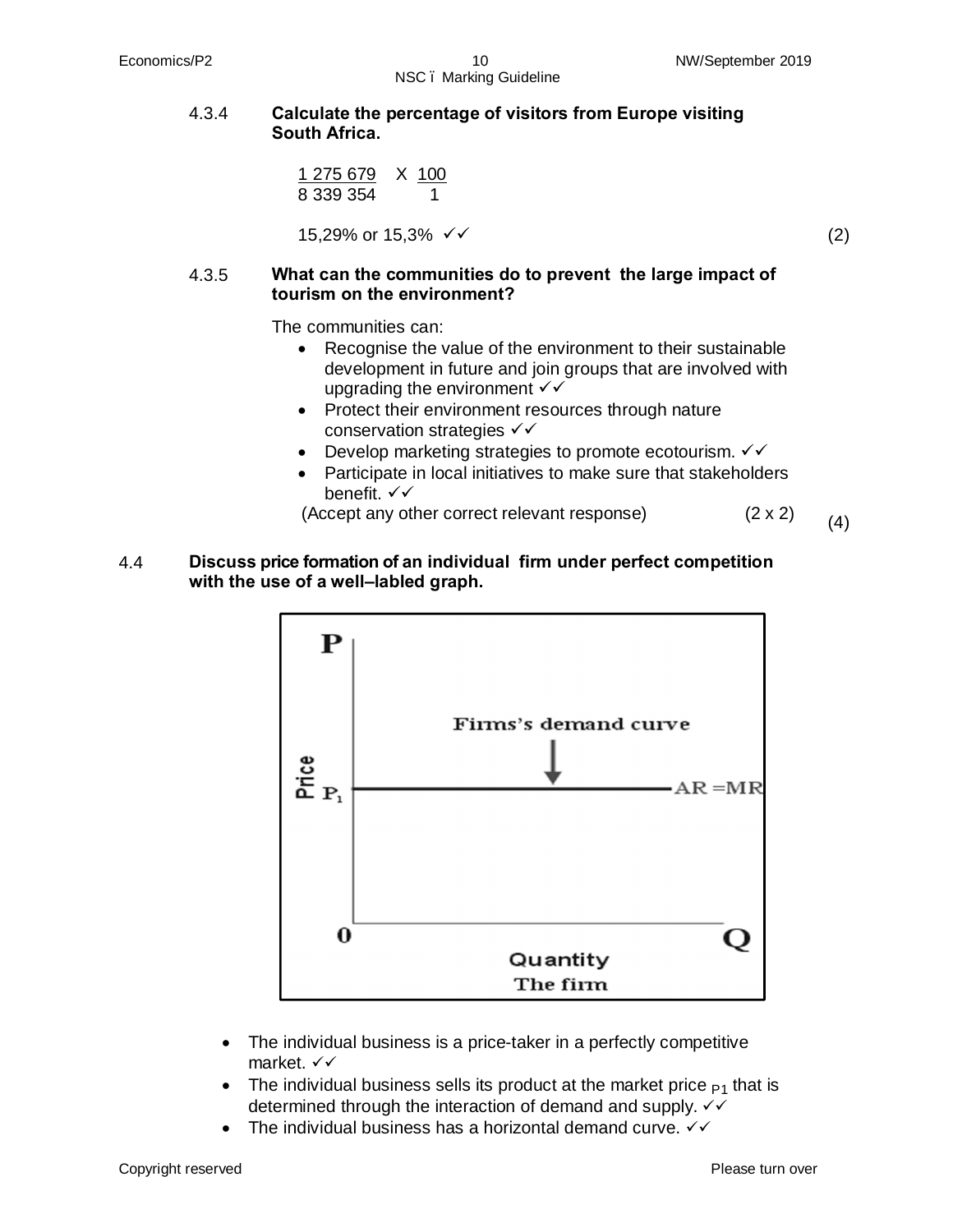- Under conditions of perfect market Price equals AR equals MR.  $\checkmark\checkmark$
- Therefore, the demand curve of the individual business is completely elastic – there will be a demand as long as the business charges the market price for its products.  $\checkmark\checkmark$
- · If the business tries to sell its products at a price above the market price, there will be no demand since all participants have perfect knowledge.  $\checkmark\checkmark$
- Consumers know the existing market price.  $\checkmark\checkmark$
- The business will not attempt to sell its products at a price lower than the market price, since the business will not be able to maximise its profits.  $\checkmark\checkmark$  (8)

#### 4.5 **How can the government use** *command and control* **measures successfully to ensure environmental sustainability?**

Government can use command and control measures successfully by:

- Setting maximum permitted levels for resources e.g. emission (carbon dioxide), resource use (tons of fish) or minimum acceptable levels of environmental quality (in plantations).  $\checkmark\checkmark$
- · Setting quantity standards: these methods focus on amounts or quantities of pollution caused, irrespective of the environmental impact,  $\checkmark$  e.g. motorcar gas emissions.  $\checkmark$
- · Reducing pollutants tougher standards could be imposed, based on the best available technology.  $\checkmark\checkmark$
- Setting quality standards: these methods focus on the environment impact.  $\checkmark$  e.g. standards are set for air and water purity.  $\checkmark$
- · Motivating municipalities to realize a blue drop status on account of the purity of the tap water.  $\checkmark\checkmark$
- Setting social impact standards: here the focus is on the impact of pollution on people.  $\checkmark\checkmark$ 
	- e.g. tougher standards for noise levels imposed in densely populated areas than in rural areas.  $\checkmark$ (8)
	- (Accept any other correct relevant response)

(Allocate a maximum of 2 marks for mere listing of facts/examples)

**[40]**

#### **TOTAL SECTION B: 80**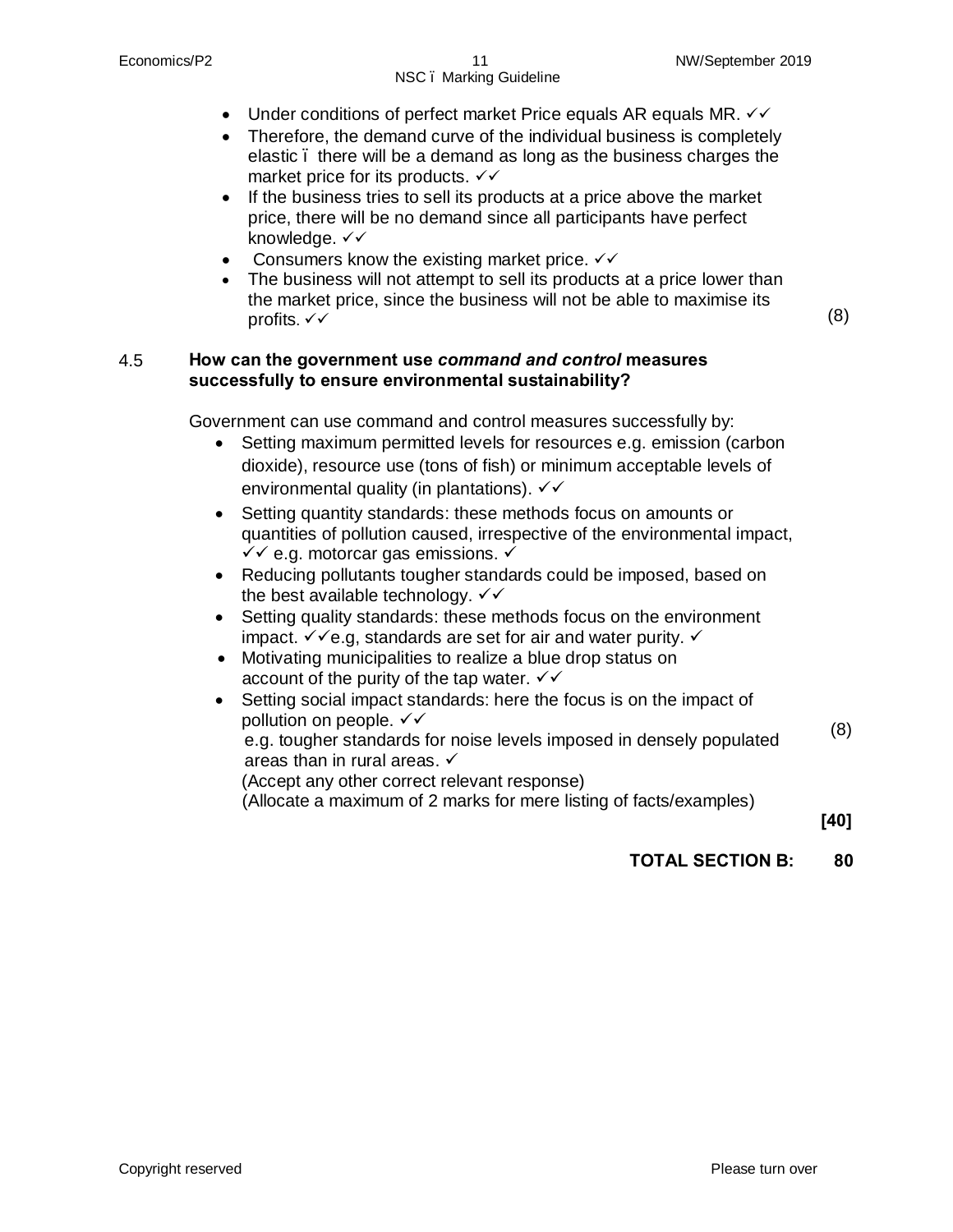#### **SECTION C**

Answer any ONE of the two question in this section in the ANSWER BOOK.

#### **QUESTION 5 : MICROECONOMICS**

- · **Discuss the characteristics of an oligopoly as a market structure. (26 marks)**
- · **How could oligopolistic firms increase their success rate in non-price competition? (10 marks) [40]**

#### **INTRODUCTION**

An oligopoly is a market structure dominated by a few producers, each of which has some control over the market.  $\checkmark$ (Accept other relevant introduction) (Max 2)

#### **MAIN PART**

#### Number of businesses  $\checkmark$

- Few big firms dominate the market in an oligopoly.  $\checkmark\checkmark$
- If there are only two firms in the market, it is called a duopoly.  $\checkmark\checkmark$

#### Nature of the product  $\checkmark$

- The product may be identical or differentiated.  $\checkmark\checkmark$
- If the product is homogeneous, the market is pure oligopoly.  $\checkmark\checkmark$
- If the product is differentiated, the market is called a differentiated oligopoly.  $\checkmark\checkmark$

#### Entry  $\checkmark$

- · New producers have free entry to an oligopolistic market, although this is not easy as illustrated by the fact that there are only a few businesses in the market.  $\checkmark\checkmark$
- Firms under oligopoly advertise extensively.  $\checkmark\checkmark$
- This in itself is a barrier to entry of other firms.  $\checkmark\checkmark$
- · Advertising is very expensive and firms who cannot afford to do so, will lag behind the competition.  $\checkmark\checkmark$

#### Interdependent decision-making  $\checkmark$

· Firms in an oligopoly are interdependent in their decision-making, because there are so few competitors in the market.  $\checkmark\checkmark$ 

Copyright reserved **Please turn over**  $\blacksquare$ Any decision and action of one will have a direct effect on the profits of the others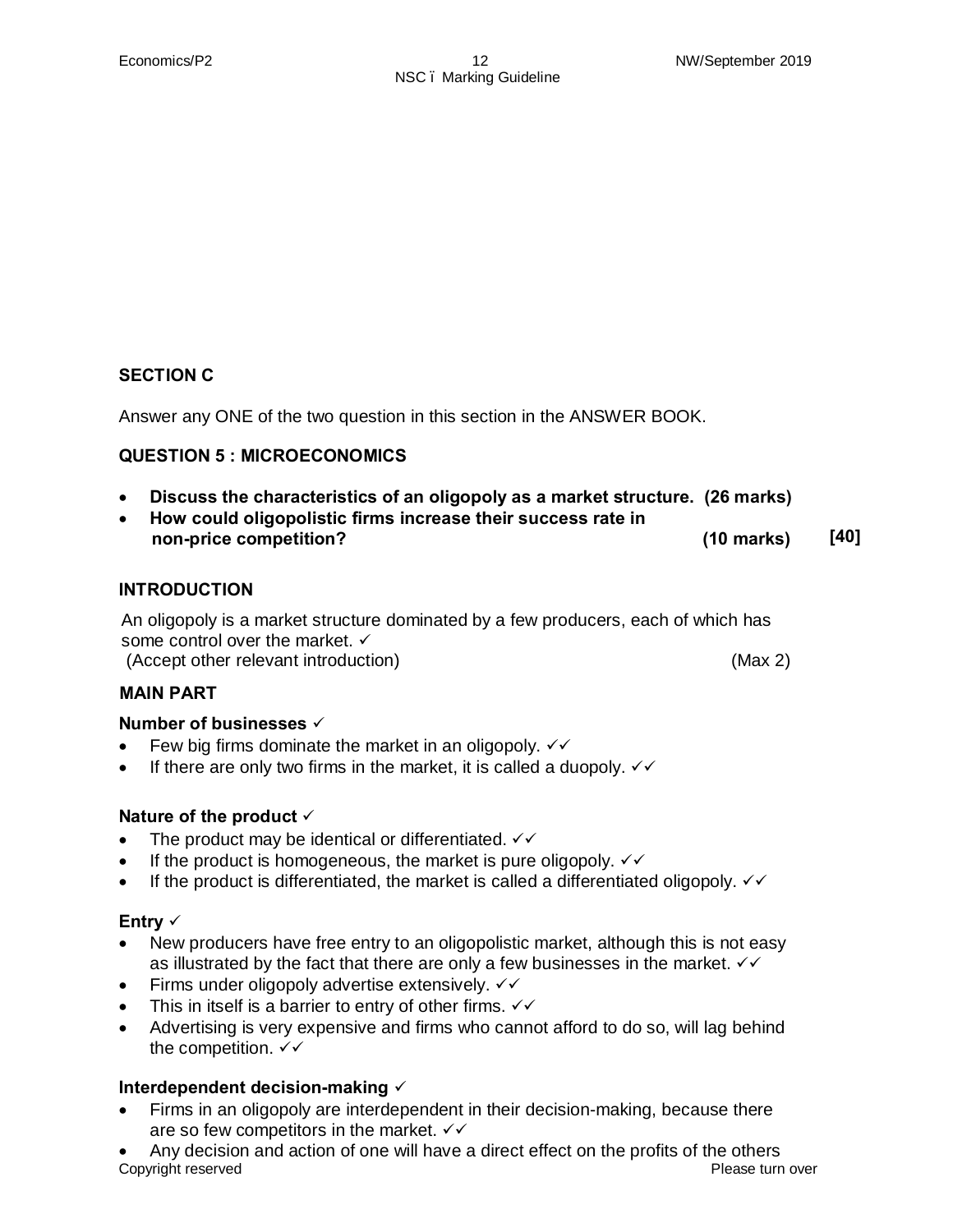who will retaliate by changing prices and output.  $\checkmark\checkmark$ 

· In an oligopoly, a firm not only considers the market demand for its product, but also the reactions of other firms to its price and output policies.  $\checkmark\checkmark$ 

#### **Price control/market power**  $\checkmark$

- There are limited competitors in an oligopoly, which makes firms price-makers.  $\checkmark\checkmark$
- · The oligopolist has limited but fierce competitors, and must therefore consider their possible reaction.  $\checkmark\checkmark$
- · An oligopoly is characterised by price rigidity because if one firm cuts their price, rival firms retaliate by cutting theirs as well.  $\checkmark\checkmark$

#### **Price and profits**  $\checkmark$

- · Prices of goods and services are higher in general in imperfect markets than in perfect competition.  $\checkmark\checkmark$
- · Oligopolies develop brand loyalty amongst their customer base to enable them to generate economic profit.  $\checkmark\checkmark$

#### Market concentration  $\checkmark$

- · Market concentration refers to the number of firms and the size of their market share.  $\checkmark\checkmark$
- · For example, a four firm concentration ratio of 80% illustrates that the market is highly concentrated.  $\checkmark\checkmark$
- Other, smaller firms comprise the rest of the market.  $\checkmark$  (Max 26)

#### **ADDITIONAL PART**

#### **How could the oligopolistic firms increase their success rate in non-price competition?**

Oligopolistic firms can increase their success rates in non-price competition by:

- · Spending large increased amounts to establish brand loyalty and to attract new customers using media, special offers and discounts  $\checkmark\checkmark$
- · Focusing on product development where new products with unique features and variations in quality are introduced to attract new customers.  $\checkmark\checkmark$ building brand loyalty by motivating customers to sign loyalty cards. This will encourage buyers to buy in one place  $\checkmark\checkmark$
- · Branding appeals to a certain kind of customer, where a product or business is given a particular image it is appealing to customers  $\checkmark\checkmark$
- · Offering free deliveries and installations could encourage possible clients to change their preferences in product lines  $\checkmark\checkmark$
- Extended warranties for consumers and credit facilities  $\checkmark$
- · Investing in longer training hours to ensure skilled work force practising the right work ethics  $\checkmark$
- Offering extensive after-sales service provided by skilled, motivated work corps  $\checkmark\checkmark$
- Expanding into new markets by diversifiying the product range  $\checkmark$ (Accept any other correct relevant response) (Allocate a maximum of 8 marks for mere listing of facts/examples)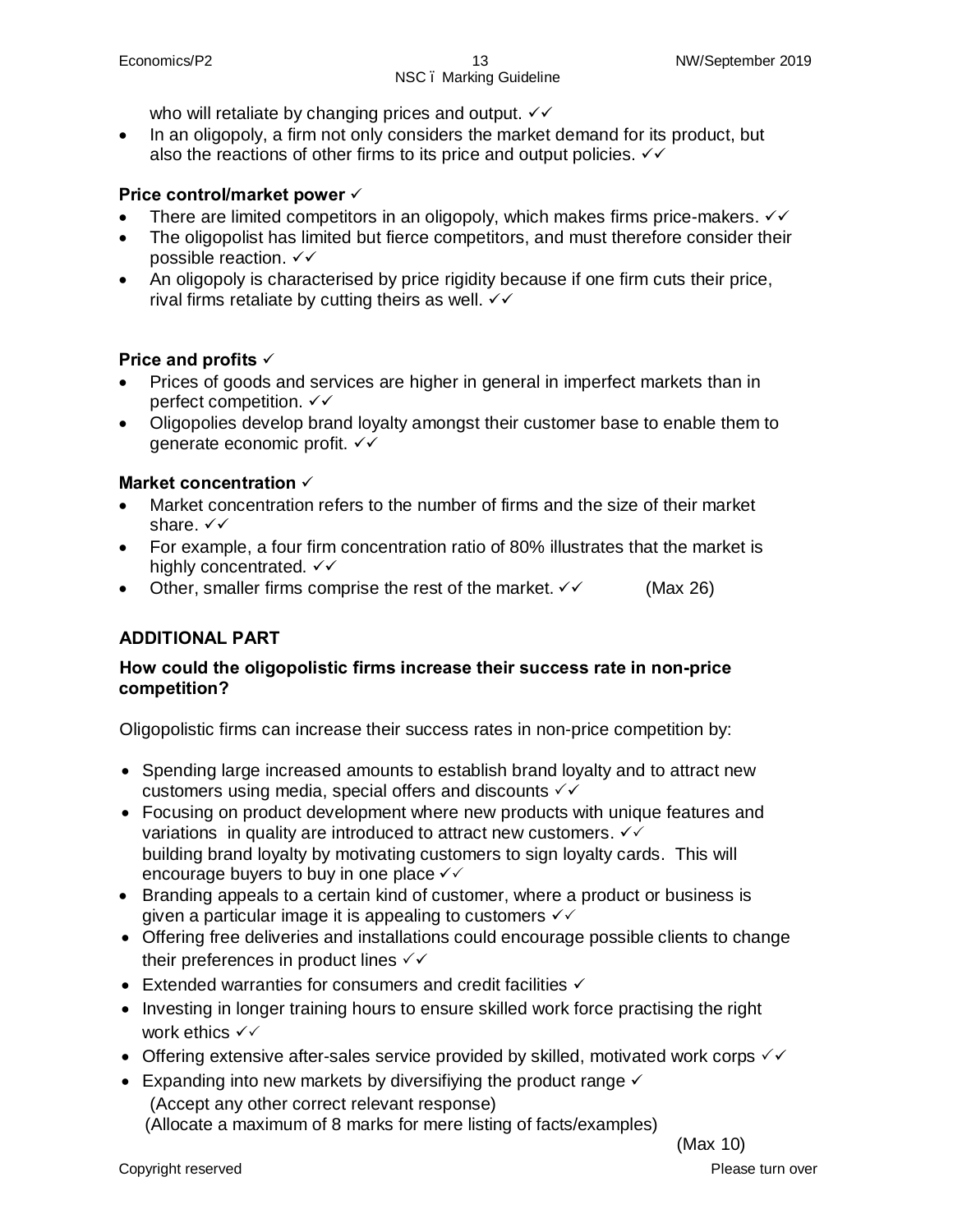#### **CONCLUSION**

| An oligopoly has little to gain from reducing prices and has much to lose from raising |          |      |
|----------------------------------------------------------------------------------------|----------|------|
| prices. $\checkmark\checkmark$                                                         |          |      |
| (Accept other correct relevant conclusion)                                             | (Max. 2) |      |
|                                                                                        |          | [40] |

#### **QUESTION 6 : CONTEMPORARY ECOMOMIC ISSUES**

| Discuss in detail the causes of demand-pull inflation. | $(26$ marks)         |        |
|--------------------------------------------------------|----------------------|--------|
| • Critically evaluate the consequences of inflation?   | $(10 \text{ marks})$ | $[40]$ |

#### **INTRODUCTION**

Demand-pull inflation is when excess demand is driven by too much money chasing too few goods.  $\checkmark\checkmark$ 

(Accept other correct relevant introduction) (Max 2)

#### **MAIN PART**

#### **Increase in household consumption √**

- · Disposable income of households can increase at a faster rate than aggregate supply.  $\checkmark\checkmark$
- Less savings:  $\checkmark$  if consumers change their savings habit and start spending their current and accumulated savings, growth in aggregate demand can outstrip growth in aggregate supply.  $\checkmark\checkmark$
- Reduction in taxes:  $\checkmark$  this apply more to personal income tax than indirect taxes. ¸¸
- Access to credit:  $\checkmark$  there is greater availability of consumers credit or the availability of cheaper credit as a result of decrease in lending rates.  $\checkmark\checkmark$  (Max. 8)

#### Government expenditure  $\checkmark$

- An increase in governmento expenditure without a corresponding rise in aggregate supply, leads to increase in prices.  $\checkmark\checkmark$
- If increases in government spending are financed by borrowing from the banking system, large sums of money are placed into circulation.  $\checkmark\checkmark$
- Infrastructure:  $\checkmark$  a government may embark on capital projects whose size outstrip the economy  $\phi$  immediate capacity.  $\checkmark\checkmark$  E.g projects such as housing, railways and roads.  $\checkmark$
- Consumption spending:  $\checkmark$  government will increase spending on education health, protection and safety.  $\checkmark\checkmark$
- Social spending:  $\checkmark$  government sometimes feel they have to do something substantive about unemployment and poverty.  $\checkmark\checkmark$
- · They borrow money and spend it on public works programmes or raise the level of social grants year after year.  $\checkmark\checkmark$  is a set of the set of the set of the set of the set of the set of the set of the set of the set of the set of the set of the set of the set of the set of the set of the set of the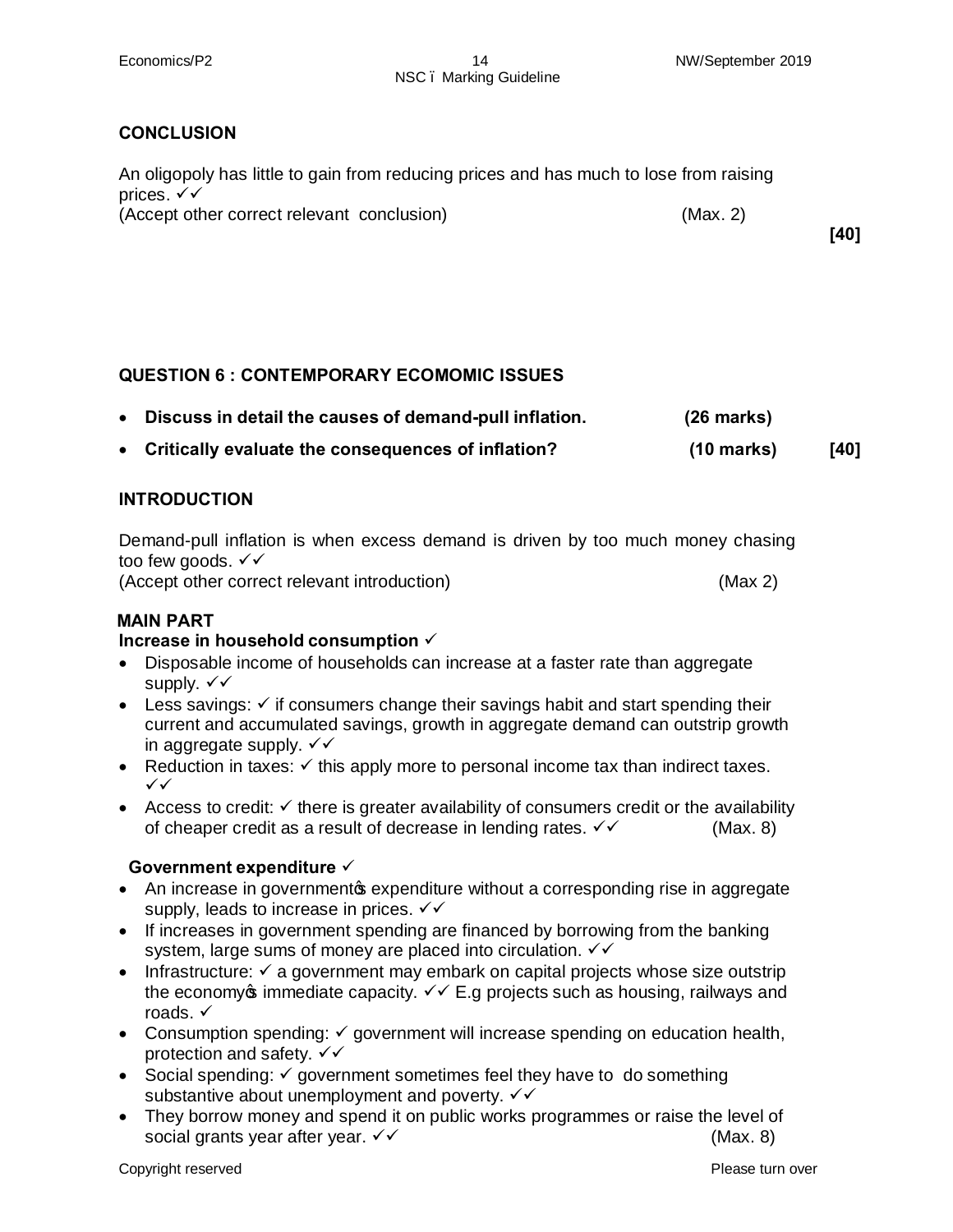#### Investors' expenditure  $\checkmark$

- · Lower interest rates may result in an improvement in the sentiment and profit of businesses.  $\checkmark\checkmark$
- · Businesses invest more and this may lead to an increase in the demand for goods and services.  $\checkmark\checkmark$  E.g. a new building requires cement, bricks and labour.  $\checkmark$
- · If aggregate demand increases at a faster rate than aggregate supply, price  $\blacksquare$ increase will follow.  $\checkmark\checkmark$

#### **Export services**  $\checkmark$

- Increase in earning from exports can come from various sources.  $\checkmark\checkmark$
- · Foreign growth: growth in the economies of trading partner countries may create a demand for a variety of locally produced goods.  $\checkmark\checkmark$
- · Commodities demand: during expansionary periods, foreign demand increases and this leads to greater volumes of exports.  $\checkmark\checkmark$  and the set of exports.  $\checkmark\checkmark$  (Max. 4)

(Max 26)

#### **ADDITIONAL PART**

#### **Critically evaluate the consequences of inflation.**

Inflation would benefit the following groups because:

- · Borrowers (debtors) would benefit because they buy goods and services on credit, paying it back over time when the value of the rand has decreased  $\checkmark\checkmark$
- · Investors (the holders of shares and fixed property) usually gain by price increases because the nominal values of these assets tend to increase more than proportionately compared to the rate of inflation  $\checkmark\checkmark$
- · Businesses will adapt their prices to side-step the effects of inflation. During times of inflation price increases would be far more than the actual increase in costs  $\checkmark\checkmark$
- Government will increase tax rates to cover the declining value of the rand  $\checkmark\checkmark$

Inflation would be detrimental to the following groups because:

- · Creditors would be disadvantaged by a high inflation rate, due to the fact that they would receive money back over time (credit transactions) with low value  $\sqrt{2}$
- · Salary and wage earners receive a fixed income weekly/monthly compared to an inflation rate that changes the whole time. Their buying power tends to drop when inflation is experienced  $\checkmark\checkmark$
- · Retired people, pensioners and the poor experiences inflation in the worst possible way, because inflation would cut back on their daily expenses (food and medicine)  $\checkmark$
- · Investors in assets of a fixed nominal value would experience a sharp decrease in the real value of their financial investments due to inflationary tendencies  $\checkmark\checkmark$
- · Taxpayers experience a rise in nominal income but their real income remains the same although they are expected to pay higher taxes on their income (called bracket-creep) leaving them with reduced consumption expenditure  $\sqrt{\sqrt{}}$  (Max 10)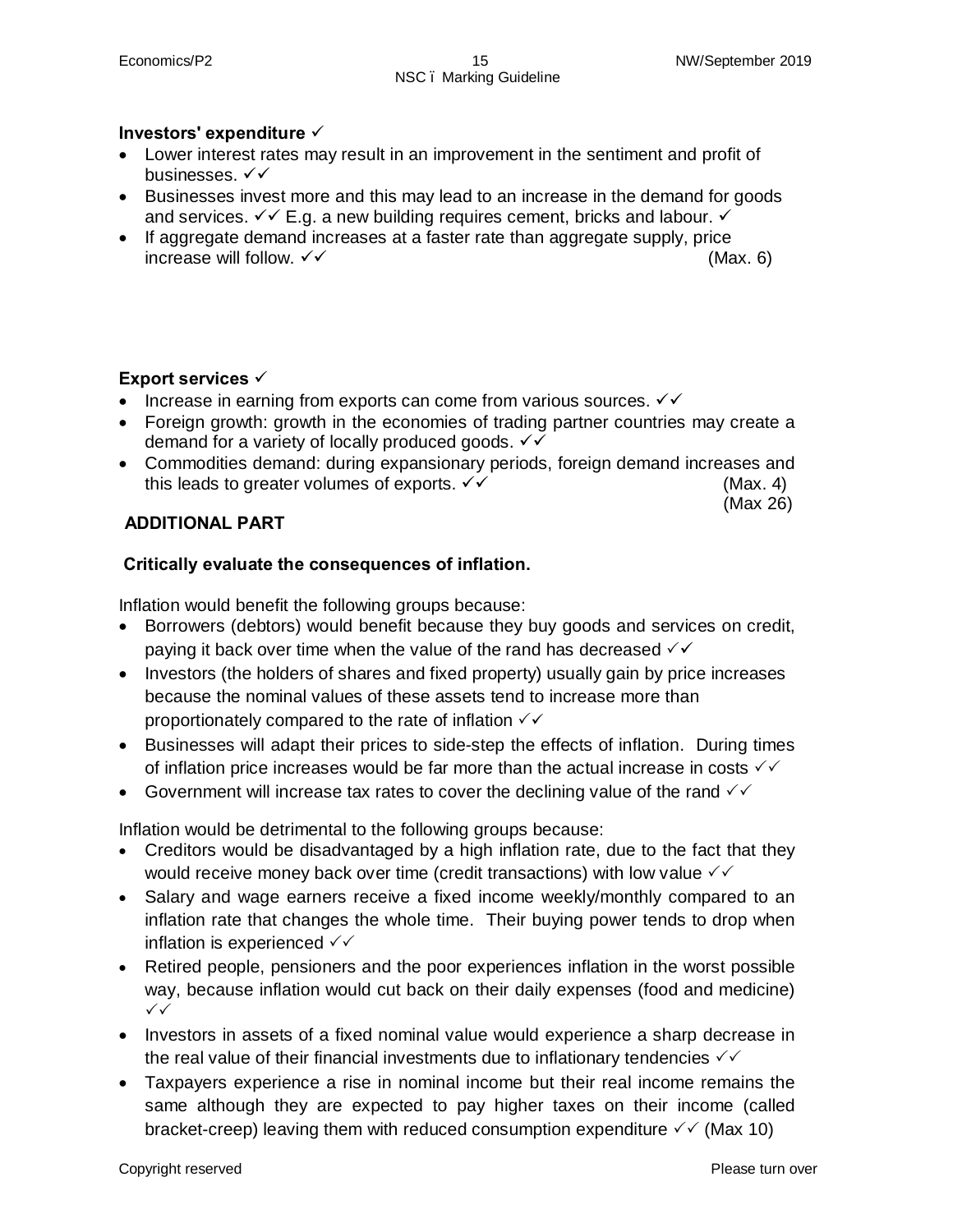## NSC – Marking Guideline

(All facts should be given in full sentences. Responses should be in line with question)

#### **CONCLUSION**

High rates of inflation cannot be sustained without persistently high rates of increase in the quantity of money.  $\checkmark\checkmark$ (Accept other relevant conclusion)(Max 2) **[40]**

**TOTAL SECTION C: 40**

**GRAND TOTAL 150**

|                     |                                    |                   |                       | PAPER <sub>2</sub> |                |                              | <b>COGNITIVE LEVELS</b> |                 |                  |      |               |                  |      |               |                  |                         |                        |
|---------------------|------------------------------------|-------------------|-----------------------|--------------------|----------------|------------------------------|-------------------------|-----------------|------------------|------|---------------|------------------|------|---------------|------------------|-------------------------|------------------------|
|                     | <b>ECON ISSUES</b><br><b>MICRO</b> |                   |                       |                    |                |                              |                         | <b>LOWER</b>    |                  |      | <b>MIDDLE</b> |                  |      | <b>HIGHER</b> |                  |                         |                        |
| <b>QUESTION NO.</b> | PERFECT MARKETS                    | IMPERFECT MARKETS | <b>MARKET FALURES</b> | <b>INFLATION</b>   | <b>TOURISM</b> | ENVIRONMENTAL SUSTAINABILITY | EASY                    | <b>MODERATE</b> | <b>DIFFICULT</b> | EASY | MODERATE      | <b>DIFFICULT</b> | EASY | MODERATE      | <b>DIFFICULT</b> | <b>TVIOL-ROS</b>        | <b>QUESTION TOTALS</b> |
|                     |                                    | Marks             |                       |                    | Marks          |                              |                         | <b>Marks</b>    |                  |      | <b>Marks</b>  |                  |      | <b>Marks</b>  |                  |                         |                        |
| $\mathbf{1}$        |                                    |                   |                       |                    |                |                              |                         |                 |                  |      |               |                  |      |               |                  |                         | 30                     |
| 1.1                 |                                    |                   |                       |                    |                |                              |                         |                 |                  |      |               |                  |      |               |                  | 16                      |                        |
| 1.1.1               | $\sqrt{2}$                         |                   |                       |                    |                |                              | $\sqrt{2}$              |                 |                  |      |               |                  |      |               |                  | $\overline{2}$          |                        |
| 1.1.2               | $\sqrt{2}$                         |                   |                       |                    |                |                              | $\overline{c}$          |                 |                  |      |               |                  |      |               |                  | $\overline{2}$          |                        |
| 1.1.3               |                                    | $\sqrt{2}$        |                       |                    |                |                              | $\overline{c}$          |                 |                  |      |               |                  |      |               |                  | $\overline{2}$          |                        |
| 1.1.4               |                                    |                   | $\sqrt{2}$            |                    |                |                              | $\overline{2}$          |                 |                  |      |               |                  |      |               |                  | $\overline{2}$          |                        |
| 1.1.5               |                                    |                   |                       | $\sqrt{2}$         |                |                              |                         | $\sqrt{2}$      |                  |      |               |                  |      |               |                  | $\overline{2}$          |                        |
| 1.1.6               |                                    |                   |                       |                    | $\sqrt{2}$     |                              | $\sqrt{2}$              |                 |                  |      |               |                  |      |               |                  | $\overline{2}$          |                        |
| 1.1.7               |                                    |                   |                       |                    | $\overline{c}$ |                              |                         |                 | $\overline{c}$   |      |               |                  |      |               |                  | $\overline{2}$          |                        |
| 1.1.8               |                                    |                   |                       |                    |                | $\mathbf 2$                  | $\sqrt{2}$              |                 |                  |      |               |                  |      |               |                  | $\overline{2}$          |                        |
| 1.2                 |                                    |                   |                       |                    |                |                              |                         |                 |                  |      |               |                  |      |               |                  | $\overline{\mathbf{8}}$ |                        |
| 1.2.1               | $\mathbf{1}$                       |                   |                       |                    |                |                              | $\mathbf{1}$            |                 |                  |      |               |                  |      |               |                  | $\overline{1}$          |                        |
| 1.2.2               |                                    | $\mathbf{1}$      |                       |                    |                |                              | $\mathbf{1}$            |                 |                  |      |               |                  |      |               |                  | $\overline{1}$          |                        |
| 1.2.3               |                                    |                   | $\mathbf{1}$          |                    |                |                              | $\,1\,$                 |                 |                  |      |               |                  |      |               |                  | $\overline{1}$          |                        |
| 1.2.4               |                                    |                   |                       | $\mathbf{1}$       |                |                              | $\,1\,$                 |                 |                  |      |               |                  |      |               |                  | $\overline{1}$          |                        |
| 1.2.5               |                                    |                   |                       |                    |                | $\mathbf{1}$                 | $\,1\,$                 |                 |                  |      |               |                  |      |               |                  | $\overline{1}$          |                        |
| 1.2.6               |                                    |                   |                       |                    | $1\,$          |                              |                         | $\mathbf{1}$    |                  |      |               |                  |      |               |                  | $\overline{1}$          |                        |
| 1.2.7               |                                    |                   |                       | $\mathbf{1}$       |                |                              | $\,1\,$                 |                 |                  |      |               |                  |      |               |                  | $\overline{1}$          |                        |
| 1.2.8               |                                    |                   |                       | $\mathbf{1}$       |                |                              | $\,1\,$                 |                 |                  |      |               |                  |      |               |                  | $\overline{1}$          |                        |
| 1.3                 |                                    |                   |                       |                    |                |                              |                         |                 |                  |      |               |                  |      |               |                  | $\overline{6}$          |                        |
| 1.3.1               | $\mathbf{1}$                       |                   |                       |                    |                |                              | $\mathbf{1}$            |                 |                  |      |               |                  |      |               |                  | $\overline{1}$          |                        |
| 1.3.2               |                                    | $\,1\,$           |                       |                    |                |                              |                         | $\mathbf{1}$    |                  |      |               |                  |      |               |                  | $\overline{1}$          |                        |
| 1.3.3               |                                    |                   | $\mathbf{1}$          |                    |                |                              |                         | $\overline{1}$  |                  |      |               |                  |      |               |                  | $\overline{1}$          |                        |

Copyright reserved **Please turn over**  $\blacksquare$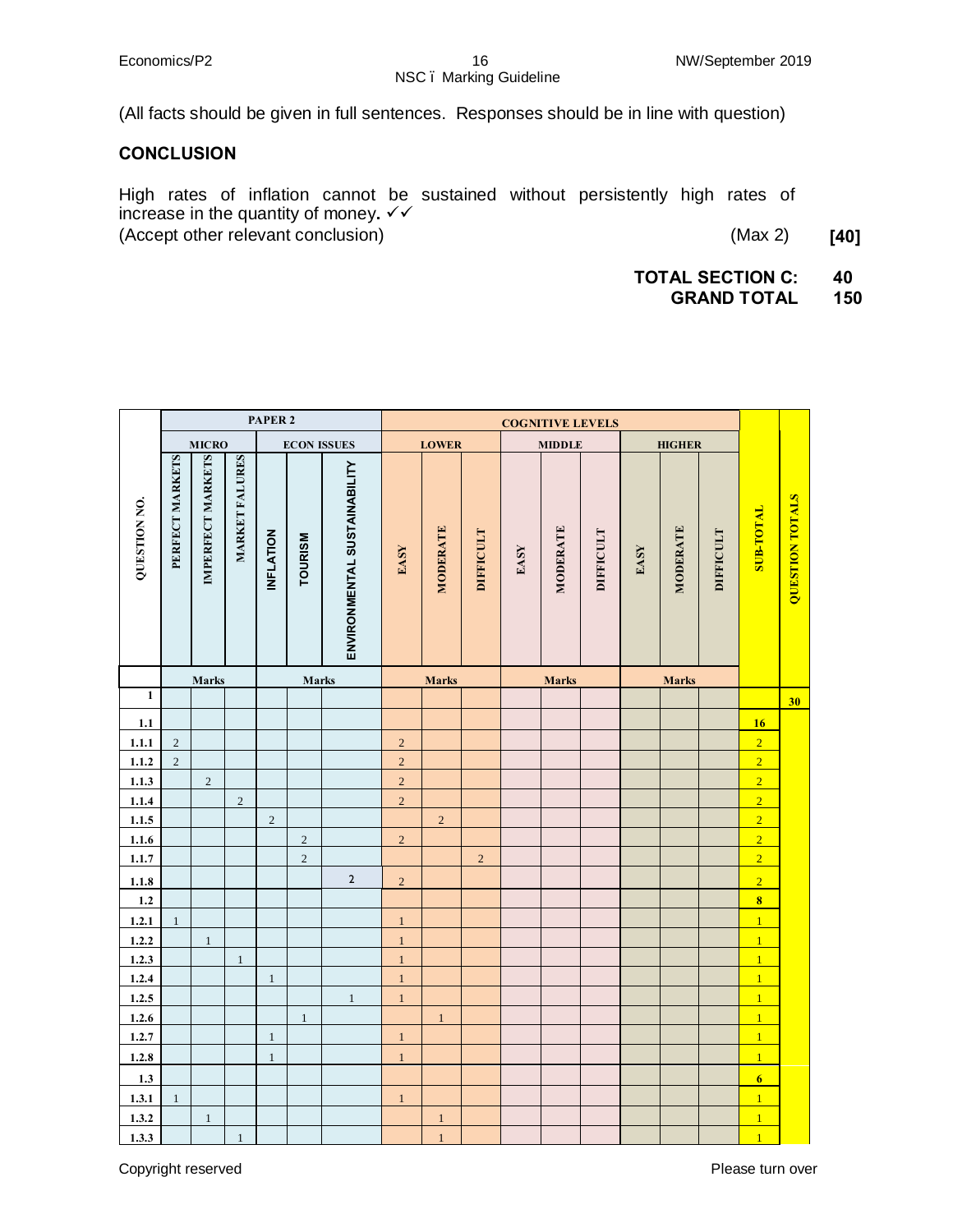#### Economics/P2 17 NW/September 2019 NSC – Marking Guideline

| 1.3.4              |   |                |    | $\mathbf{1}$ |    |  | $\mathbf{I}$ |                |                |   |  |   | $\perp$        |    |
|--------------------|---|----------------|----|--------------|----|--|--------------|----------------|----------------|---|--|---|----------------|----|
| 1.3.5              |   |                |    |              | л. |  | $\mathbf{r}$ |                |                |   |  |   | ц,             |    |
| 1.3.6              |   |                |    |              |    |  | ш            |                |                |   |  |   |                |    |
| $\mathbf{\hat{z}}$ |   |                |    |              |    |  |              |                |                |   |  |   |                | 40 |
| 2.1                |   |                |    |              |    |  |              |                |                |   |  |   |                |    |
| 2.1.1              | 2 |                |    |              |    |  | 2            |                |                |   |  |   | $\overline{2}$ |    |
| 2.1.2              |   | $\overline{2}$ |    |              |    |  |              |                | 2              |   |  |   | $\overline{2}$ |    |
| 2.2                |   | 10             |    |              |    |  |              | $\overline{2}$ | $\overline{4}$ | 4 |  |   | 10             |    |
| 2.3                |   |                | 10 |              |    |  |              | $\overline{2}$ | $\overline{4}$ | 4 |  |   | 10             |    |
| 2.4                |   | 8              |    |              |    |  |              |                | 8              |   |  |   | 8              |    |
| 2.5                | 8 |                |    |              |    |  |              |                |                |   |  | 8 | 8 <sup>°</sup> |    |